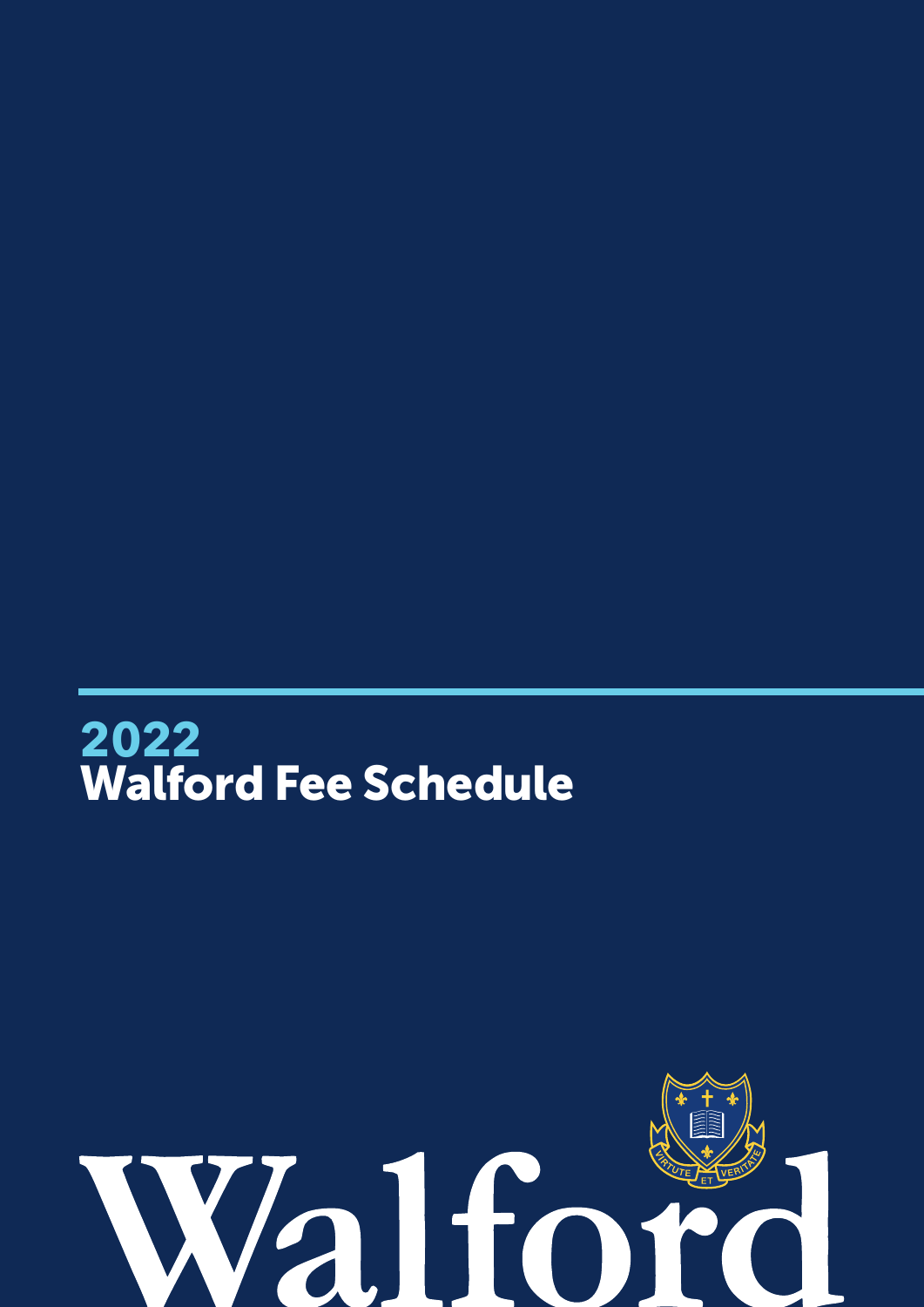

## Walford Reception to Year **12**

The Walford Council of Governors has approved this Schedule of Fees for the 2022 School Year. Grants from the Commonwealth and State Governments have been taken into account when determining school fees. The Council reserves the right to revise the fees and conditions at any time if necessary.

|                                         | <b>Tuition Fee</b> | <b>Fixed Charge</b> | <b>Total</b> |
|-----------------------------------------|--------------------|---------------------|--------------|
| <b>Junior School</b>                    |                    |                     |              |
| <b>Reception</b>                        | \$13,900           | \$2,050             | \$15,950     |
| <b>Year 1 &amp; 2</b>                   | \$14,900           | \$2,050             | \$16,950     |
| <b>Year 3 &amp; 4</b>                   | \$16,900           | \$2,050             | \$18,950     |
| <b>Year 5</b>                           | \$18,900           | \$2,050             | \$20,950     |
| <b>Middle School</b>                    |                    |                     |              |
| <b>Year 6 &amp; 7</b>                   | \$20,500           | \$3,080             | \$23,580     |
| <b>Year 8 &amp; 9</b>                   | \$23,500           | \$3,080             | \$26,580     |
| <b>Senior School</b>                    |                    |                     |              |
| Year 10, 11 & 12                        | \$25,500           | \$3,080             | \$28,580     |
| Year 11 IB Diploma additional surcharge |                    | \$2,200             |              |
| Year 12 IB Diploma additional surcharge |                    | \$2,600             |              |
| <b>Boarding</b>                         |                    |                     |              |
| <b>Annual Boarding</b>                  |                    |                     | \$24,600     |
| <b>Exeat Weekends</b>                   |                    |                     | \$62 per day |

# Walford Early Learning Centre

The Walford ELC operates for 48 weeks of the year and is an approved child care provider. Eligible families can access the Australian Government Child Care Subsidy (CCS) for assistance with ELC fee. The Council reserves the right to revise the fees and conditions at any time if necessary.

| Playgroup                                  | \$10 per session                  |                                                                                                                                    |  |
|--------------------------------------------|-----------------------------------|------------------------------------------------------------------------------------------------------------------------------------|--|
| Daily<br>Half Day                          | \$120 per day<br>\$60 per session | <b>Minimum Sessions</b><br>3-Year-Old Program (2 Sessions per week)                                                                |  |
| Discounted Weekly Fee (4 or 5 days)        | \$480 per week                    | 4-Year-Old Program (4 Sessions per week)                                                                                           |  |
| Mid-Year Reception<br><b>Extended Care</b> | \$8,200                           | <b>ELC Accounts</b> are generated four weeks<br>in advance and paid weekly. Invoices can<br>be accessed from Xplor.                |  |
| Mornings                                   | \$16 per session                  | <b>Payment</b> should be made via Direct Debit<br>only from an authorised Bank Account<br>or Credit Card. This is arranged through |  |
| Afternoons                                 | \$32 per session                  |                                                                                                                                    |  |
|                                            |                                   | Ezidebit via 'Xplor'                                                                                                               |  |
| <b>School Holiday Care</b>                 | \$75 per day                      |                                                                                                                                    |  |

# Out of School Hours Care for Reception to Year **5 2022**

The Walford OHSC is an approved child care provider. Eligible families can access the Australian Government Child Care Subsidy (CCS).

### Before School Hours Care \$16. After School Hours Care \$32. School Holiday Program \$75.

Students from Years 5 to 12 can use the Senior Library After School Hours Service from 7:45am to 8:30am and 4:00pm to 6:00pm.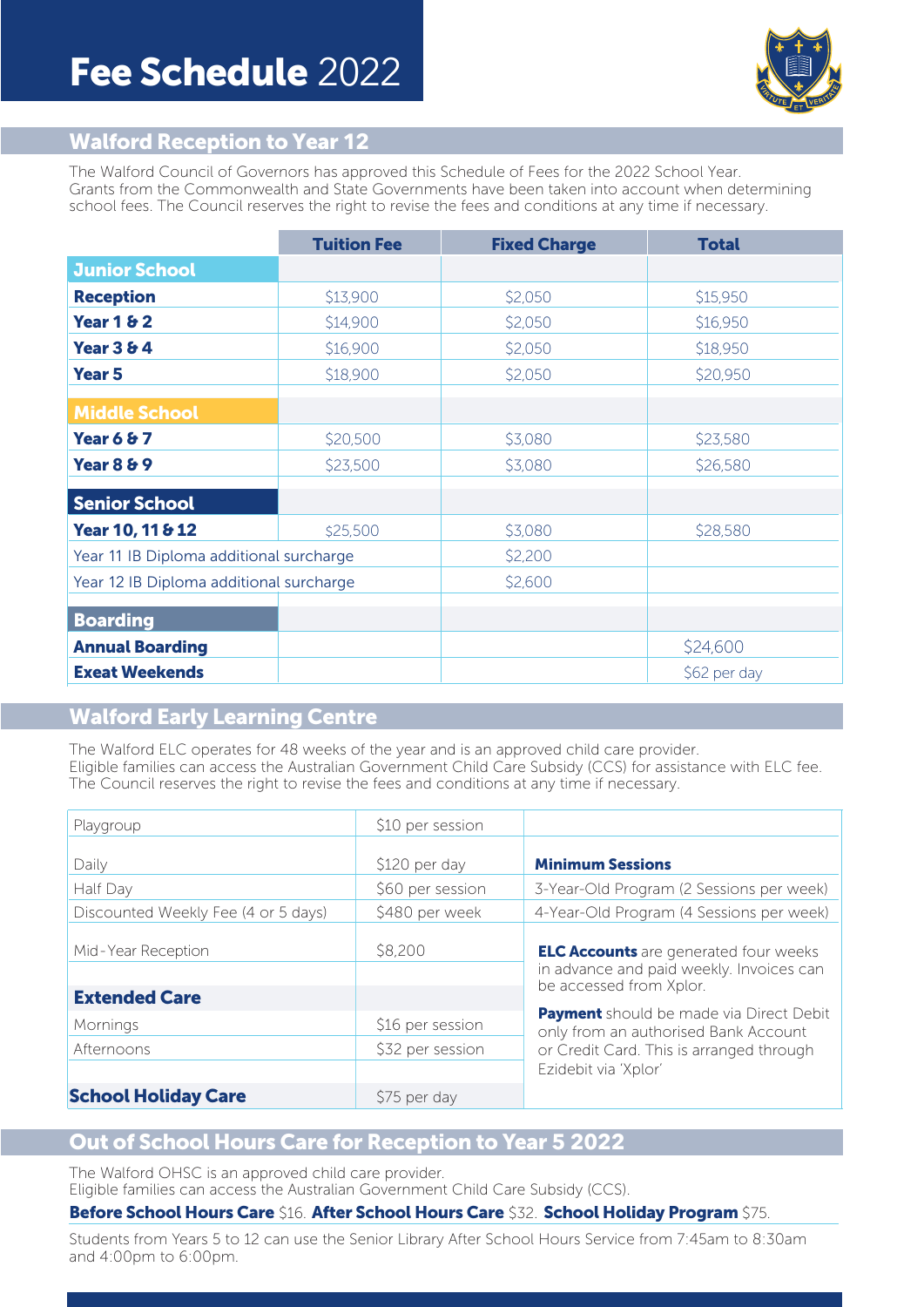#### Fixed Charge

The fixed charge is a compulsory fee that covers anticipated curriculum and student services costs including but not limited to school camps, incursions and excursions, most co-curricular activities, subject related resources and materials, library resources and the IT infrastructure that enhances your daughter's learning. The fee also covers 24-hour accident insurance.

#### Voluntary Building Fund Donation

Walford relies upon donations and fundraising to maintain, upgrade and further develop school buildings and facilities. The suggested \$130 per term per family tax-deductible voluntary donation to the Walford Building Fund will assist greatly and will be very much appreciated by the whole Walford community.

#### Charges that are Dependent Upon Individual Circumstances

- **Books, Stationery and School Uniform Costs** School uniform costs and personal book and stationery needs are not covered by the fixed charge. While the school specifies the items that will be required, the total annual cost will differ between individual students.
- **School Bus** charges for bus transportation to and from school.
- **Individually arranged** musical instrument hire, music tuition and sport coaching.
- For boarding students accommodation and meals in the Boarding House during exeat weekends.
- **Extraordinary Activities** not currently covered by the fixed charge will be notified in advance of the charge appearing on the School Fee Account.
- **Program Levies** Some co-curricular programs including, but not limited to, Rowing, Pedal Prix and Sailing are facilitated and partially supported through participation based levies. Students who elect to participate in these programs will be provided with further details during the year.
- **Subject Levies** Some subjects require additional resources and materials that are partially supported through participation based levies. Students undertaking these subjects will be provided with further details.

## Walford Enrolment Fees

#### Application for Admission

A \$75 non-refundable fee applies when an application for admission is made to the School or the ELC. A reduced fee will apply for children and grandchildren of Walford Old Scholars and for siblings applying for admission at the same time.

#### Walford Enrolment Fee

A non-refundable Enrolment Fee of \$1,020 for the first child enrolled, and \$650 for siblings concurrently enrolled at the School applies on confirmation of enrolment and acceptance will only be finalised after the enrolment fee has been paid. This fee includes \$280 Life Membership of the Walford Old Scholars' Association when a student leaves the school.

#### ELC Enrolment Fee

A non-refundable fee of \$150 applies on confirmation of enrolment to the 3 and 4 year old programs. The Walford Enrolment Fee will be reduced by this amount for girls who subsequently enrol in the Walford Junior School.

## Fee Concessions

#### Sibling Rebates

Children attending the School concurrently or attending the ELC with siblings attending the School concurrently are entitled to the following discounts on the tuition fee component only:

• **10%** for the second child in a family | • **20%** for the third child | • **30%** for the fourth child

#### Anglican Single Sex Schools' Sibling Discount

The School offers an annual sibling discount to girls whose siblings attend either St Peter's College or St Peter's Girls School. Application forms detailing full terms and conditions are available from the Head of Enrolments. (Not applicable to Early Learning Centre)

#### Fees in Advance Discount

One Year: A discount of 2.0% is applied if a full year's fees and fixed charges (including boarding fees, if applicable) are paid on or before 31 January 2022. All other charges incurred during the year will remain payable by the due date for each account. Further information will be provided on the Term 1 account.

Two Years or More: Enquiries regarding applicable discounts for tuition fees paid more than one year in advance should be directed to the Finance Office. (Not applicable to Early Learning Centre or to bursary arrangements).

## **2022** Due Dates for Payment

Tuition and Boarding Fees and Fixed charges are incurred on an annual basis with payments due as follows:

|               | <b>Annual Tuition</b> 31 January 2022 |
|---------------|---------------------------------------|
| <b>First</b>  | 31 January 2022                       |
| <b>Second</b> | 2 May 2022                            |
| <b>Third</b>  | 25 July 2022                          |
| <b>Fourth</b> | 17 October 2022                       |